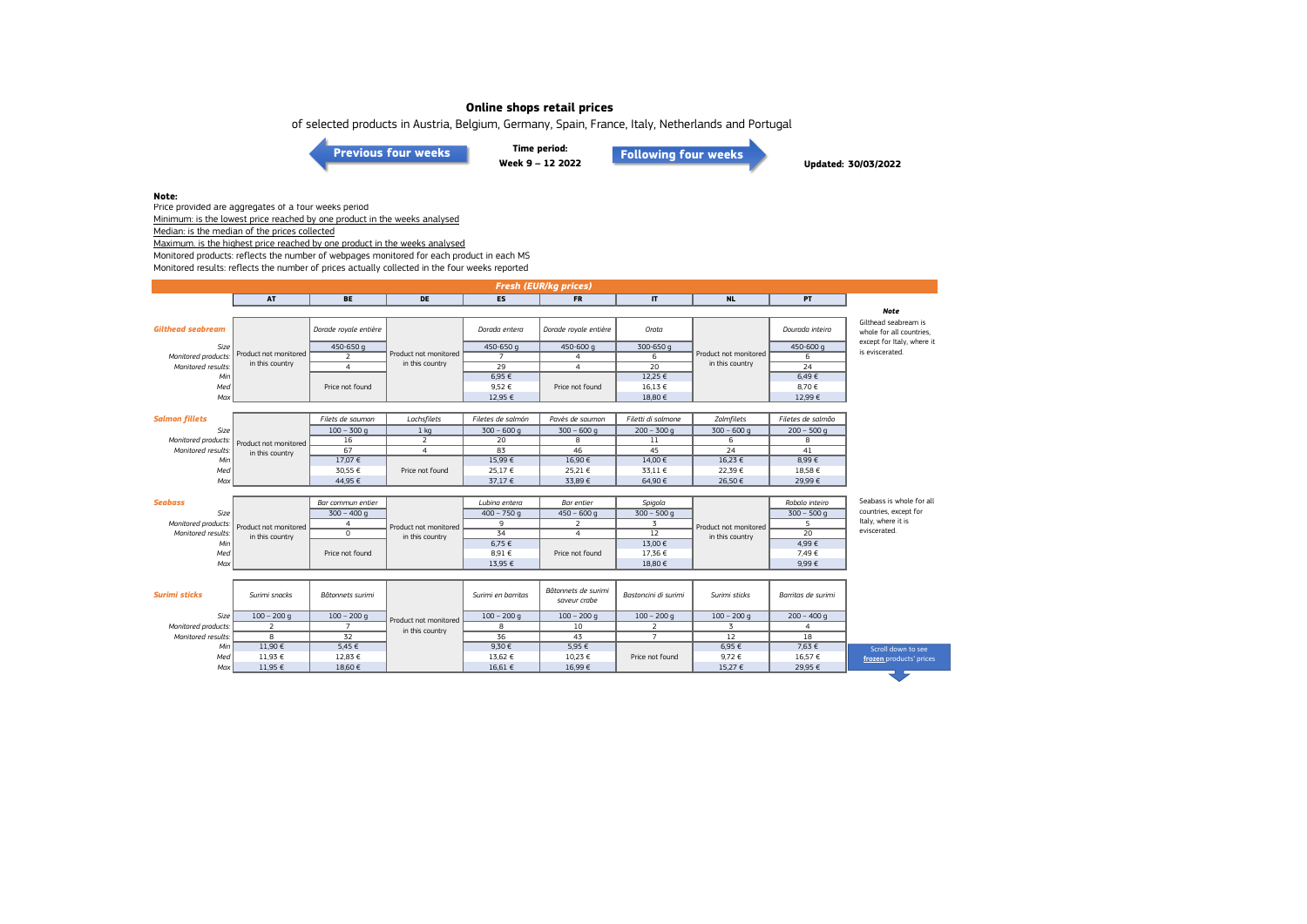|                                                           | <b>Previous four weeks</b>     |                                    |                                   |                                                                       | <b>Time period:</b><br><b>Following four weeks</b><br>Week 9 - 12 2022 |                                            |                                                   | <b>Updated: 30/03/2022</b>     |                                                                                                   |  |  |
|-----------------------------------------------------------|--------------------------------|------------------------------------|-----------------------------------|-----------------------------------------------------------------------|------------------------------------------------------------------------|--------------------------------------------|---------------------------------------------------|--------------------------------|---------------------------------------------------------------------------------------------------|--|--|
| <b>Frozen (unit prices)</b>                               |                                |                                    |                                   |                                                                       |                                                                        |                                            |                                                   |                                |                                                                                                   |  |  |
|                                                           | <b>AT</b>                      | <b>BE</b>                          | DE                                | <b>ES</b>                                                             | <b>FR</b>                                                              | $\mathbf{I}$                               | <b>NL</b>                                         | PT.                            | <b>Note</b>                                                                                       |  |  |
| Alaska pollock<br>fillets, breaded and<br><b>battered</b> | Polar-Dorsch paniert           | Filets de colin<br>d'Alaska, panés | Panierte Alaska<br>seelachsfilets | Filetes de abadejo de<br>Alaska, empanados y<br>rebozados, congelados | Tranches de filets de<br>colin d'Alaska panées<br>préfrites            | Filetti di pollack<br>d'Alaska impanati    | Alaska koolvisfilets,<br>gepaneerd en<br>gehavend | Escamudo do Alasca.<br>panado  |                                                                                                   |  |  |
| Size                                                      | $400 - 500$ q                  | $400 - 500q$                       | $400 - 500$ q                     | $400 - 500$ q                                                         | $400 - 500$ g                                                          | $400 - 500q$                               | $300 - 500$ q                                     | $400 - 500$ q                  |                                                                                                   |  |  |
| Monitored products:                                       | 10                             | 6                                  | 5                                 | $\overline{7}$                                                        | 21                                                                     | $\overline{7}$                             | $\overline{z}$                                    | 8                              |                                                                                                   |  |  |
| Monitored results:                                        | 38                             | 16                                 | 23                                | 28                                                                    | 87                                                                     | 39                                         | 12                                                | 19                             |                                                                                                   |  |  |
| Min                                                       | 3,29€                          | 1,39€                              | $2,19 \in$                        | 2,17€                                                                 | 1,89€                                                                  | 2,09€                                      | 4,59€                                             | 1,89€                          |                                                                                                   |  |  |
| Med                                                       | 7,26€                          | 3,77 €                             | 2,88 €                            | 2,84 €                                                                | 4,54 €                                                                 | 3,96 €                                     | 5,43 €                                            | 3,50€                          |                                                                                                   |  |  |
| Max                                                       | 12,99 €                        | 5,25 €                             | 3.69€                             | 3,59€                                                                 | 14,89€                                                                 | 5.90 €                                     | 6,95 €                                            | 4.99€                          |                                                                                                   |  |  |
| <b>Salmon fillets</b>                                     | Lachsfilets                    | Filets saumon                      | Lachsfilets                       | Filetes de salmón                                                     | Pavés de saumon                                                        | Filetti di salmone                         | Zalmfilets                                        | Filetes de salmão              |                                                                                                   |  |  |
| Size                                                      | $200 - 250q$                   | $200 - 250q$                       | $200 - 300q$                      | $200 - 250q$                                                          | $250 - 300q$                                                           | $200 - 250q$                               | $200 - 250q$                                      | $200 - 250q$                   |                                                                                                   |  |  |
| Monitored products:                                       | 5                              | 3                                  | 6                                 | 9                                                                     | $\overline{7}$                                                         | $\overline{4}$                             | 3                                                 | 6                              |                                                                                                   |  |  |
| Monitored results:                                        | 20                             | 8                                  | 13                                | 36                                                                    | 26                                                                     | $\overline{24}$                            | 12                                                | 24                             |                                                                                                   |  |  |
| Min                                                       | 4.99€                          |                                    | 4.49€                             | 4.65 €                                                                | 2.50 €                                                                 | 5.99€                                      | 4.69€                                             | 6.49€                          |                                                                                                   |  |  |
| Med                                                       | 9.32€                          | Price not found                    | 5,45 €                            | 7,18 €                                                                | 6.07€                                                                  | 7.38 €                                     | 4,69€                                             | 8,72€                          |                                                                                                   |  |  |
| Max                                                       | 12,99 €                        |                                    | 7,49€                             | 10,25 €                                                               | 7,99€                                                                  | 8,10€                                      | 4,69€                                             | 9,99€                          |                                                                                                   |  |  |
|                                                           |                                |                                    |                                   |                                                                       |                                                                        |                                            |                                                   |                                |                                                                                                   |  |  |
| <b>Shrimps, peeled</b>                                    | Garnelen, geschält,<br>gekocht | Crevettes, cuites<br>décortiquées  | Garnelen geschält und<br>gekocht  | Gambas peladas y<br>crudas                                            | Crevettes pelées et<br>cuites                                          | Gamberetti squsciati e<br>bolliti          | Gekookte en gepelde<br>garnalen                   | Camarão descascado<br>e cozido | Shrimps are peeled and<br>cooked for all countries.<br>except for Spain, where                    |  |  |
| Size                                                      | $300 - 500$ q                  | $300 - 500$ q                      | $200 - 400q$                      | $400 - 500$ g                                                         | $300 - 500$ g                                                          | $300 - 500$ q                              | $300 - 500$ q                                     | $300 - 500$ q                  | they are peeled and                                                                               |  |  |
| Monitored products:                                       | $\mathbf{q}$                   | $\overline{7}$                     | $\overline{a}$                    | 15                                                                    | 11                                                                     | $\overline{4}$                             | $\overline{a}$                                    | $\overline{a}$                 | raw.                                                                                              |  |  |
| Monitored results.                                        | 36                             | 28                                 | 20                                | 64                                                                    | 44                                                                     | 13                                         | 16                                                | 28                             |                                                                                                   |  |  |
| Min                                                       | $9,99 \in$                     | 5,99€                              | 3,39€                             | 4,80€                                                                 | 4,69€                                                                  | 4,99€                                      | 4,00 €                                            | 4,49€                          |                                                                                                   |  |  |
| Med                                                       | 15,55 €                        | 9,54€                              | 8,00 €                            | 6,26€                                                                 | 8,03 €                                                                 | 5,79€                                      | 6,04 €                                            | 7,49 €                         |                                                                                                   |  |  |
| Max                                                       | 19.99€                         | 14.99€                             | 10.99€                            | 8.50€                                                                 | $11.16 \in$                                                            | 6.99€                                      | 7.49€                                             | $9.99 \in$                     |                                                                                                   |  |  |
| <b>Squid rings breaded</b><br>and battered                |                                | Annegux calamars.<br>panés         |                                   | Anillas de calamar.<br>rebozadas                                      | Annegux de calamars<br>panés                                           | Anelli di totano<br>pastellati e surgelati | Gepaneerde<br>Inktvisringen                       | Argolas de pota,<br>panadas    | Squid rings in Spain and<br>Portugal are breaded,<br>while in Belgium,<br>France, the Netherlands |  |  |
| Size                                                      | Product not monitored          | $400 - 500$ g                      | Product not monitored             | $400 - 500$ g                                                         | $400 - 500q$                                                           | $400 - 500q$                               | $400 - 500$ q                                     | $400 - 500$ g                  | and Italy they are                                                                                |  |  |
| Monitored products:                                       | in this country                | $\overline{2}$                     | in this country                   | 10                                                                    | $\overline{7}$                                                         | $\overline{4}$                             | 2                                                 | 3                              | battered.                                                                                         |  |  |
| Monitored results:                                        |                                | 12                                 |                                   | 44                                                                    | 35                                                                     | 16                                         | 8                                                 | 8                              |                                                                                                   |  |  |
| Min                                                       |                                | 2.29€                              |                                   | 1.39€                                                                 | 2,00 €                                                                 | 3.98 €                                     | 3.40 €                                            |                                | Scroll down to see                                                                                |  |  |
| Med                                                       |                                | 2.44 €                             |                                   | 2,52 €                                                                | 4.21 €                                                                 | 4.01 €                                     | 3,45 €                                            | Price not found                | prepared and preserved pro<br>prices                                                              |  |  |
| Max                                                       |                                | 2,65 €                             |                                   | 4.10€                                                                 | 5,29€                                                                  | 4,22 €                                     | 3,49€                                             |                                |                                                                                                   |  |  |

of selected products in Austria, Belgium, Germany, Spain, France, Italy, Netherlands and Portugal

**products**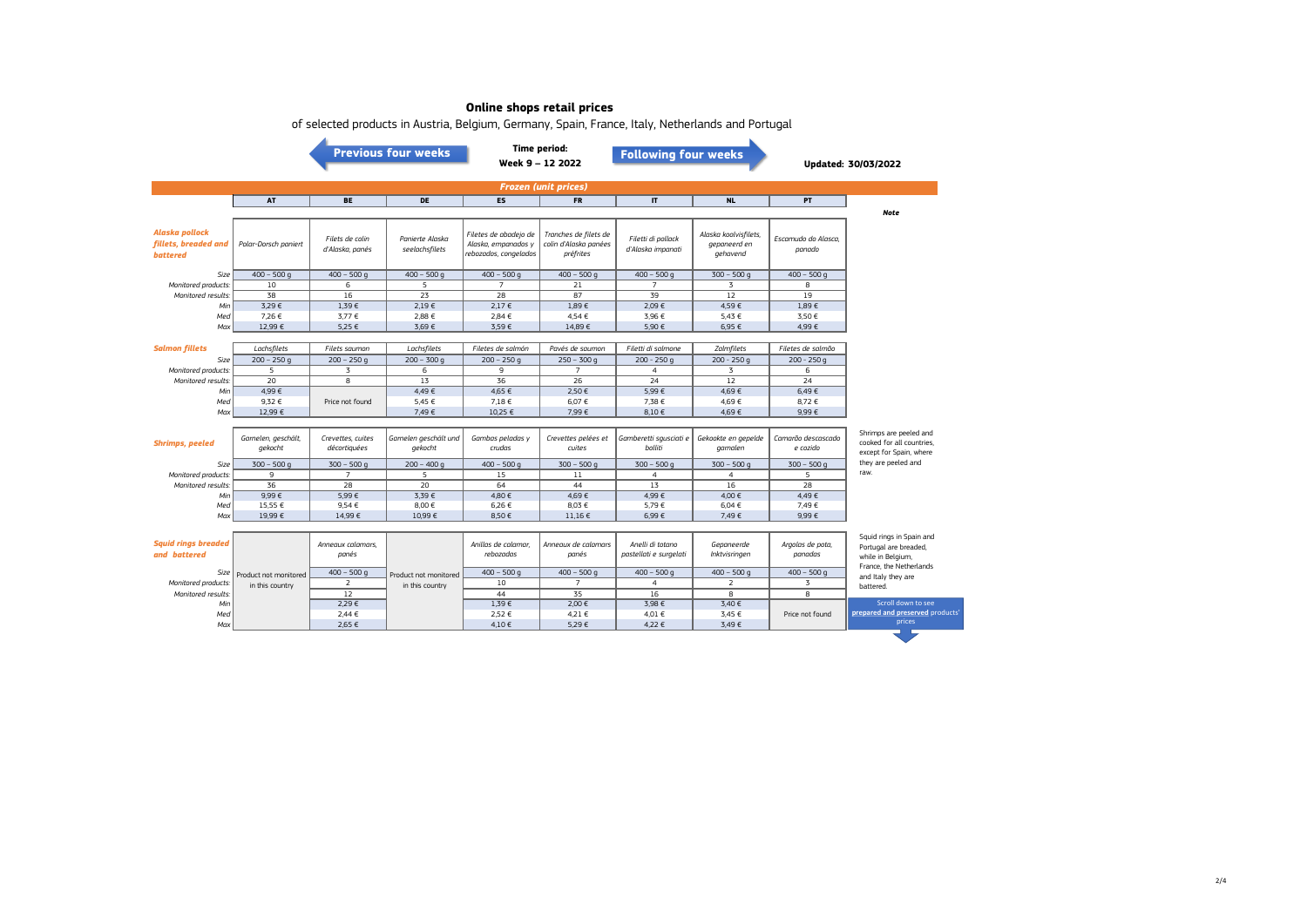|                                         |                                     |                                           | <b>Previous four weeks</b>          |                                          | <b>Time period:</b><br>Week 9 - 12 2022   | <b>Following four weeks</b>             |                                     |                                 | <b>Updated: 30/03/2022</b>                                              |  |  |
|-----------------------------------------|-------------------------------------|-------------------------------------------|-------------------------------------|------------------------------------------|-------------------------------------------|-----------------------------------------|-------------------------------------|---------------------------------|-------------------------------------------------------------------------|--|--|
| <b>Prepared-preserved (unit prices)</b> |                                     |                                           |                                     |                                          |                                           |                                         |                                     |                                 |                                                                         |  |  |
|                                         | AT                                  | <b>BE</b>                                 | DE                                  | <b>ES</b>                                | <b>FR</b>                                 | $\mathsf{I}\mathsf{T}$                  | <b>NL</b>                           | PT                              |                                                                         |  |  |
| <b>Anchovy fillets in</b><br>olive oil  | Sardellenfilets in<br>olivenöl      | Filets d'anchois à<br>l'huile d'olive     |                                     | Filetes de anchoa en<br>aceite de oliva  | Filets d'anchois à<br>l'huile d'olive     | Filetti di acciuga<br>all'olio di oliva | Ansjovisfilets in<br>olijfolie      | Filetes de anchova em<br>azeite | <b>Note</b>                                                             |  |  |
| Size                                    | $100 - 200$ q                       | $100 - 200$ q                             | Product not monitored               | $100 - 200$ q                            | $100 - 200$ q                             | $100 - 200$ q                           | $100 - 200$ g                       | $80 - 100q$                     |                                                                         |  |  |
| Monitored products:                     | 2                                   | 8                                         | in this country                     | 31                                       | 8                                         | 13                                      | 3                                   | 8                               |                                                                         |  |  |
| Monitored results.                      | $\overline{4}$                      | 29                                        |                                     | 136                                      | 32                                        | 52                                      | 16                                  | 40                              |                                                                         |  |  |
| Min                                     | Price not found                     | 1,79€<br>3,53 €                           |                                     | 2,20 €<br>7,72 €                         | $2,15 \in$<br>3,37 €                      | 3,88 €<br>5,75 €                        | 3,19€<br>3,38 €                     | 2,08 €                          |                                                                         |  |  |
| Med<br>Max                              |                                     | 4,70€                                     |                                     | 24,15 €                                  | 6,50€                                     | 9,90€                                   | 3,89€                               | 3,51 €<br>6,39€                 |                                                                         |  |  |
|                                         |                                     |                                           |                                     |                                          |                                           |                                         |                                     |                                 |                                                                         |  |  |
| <b>Herring fillets</b>                  | Herring fillets in<br>tomato sauce  | Herring fillets in<br>vinegar             | Herring fillets in<br>tomato sauce  |                                          | Herring fillets in<br>tomato sauce        | Sardine fillets in olive<br>oil         | Herring fillets in<br>tomato sauce  |                                 | Herring fillets are in<br>tomato sauce for all<br>countries, except for |  |  |
|                                         | Heringsfilets in                    | Filets de hareng au                       | Heringsfilets                       |                                          | Filets de hareng à la                     | Filetti di sardina in olio              | Haringfilets in                     |                                 | Belgium, where they are                                                 |  |  |
|                                         | Tomatensauce                        | vinaigre                                  | tomatensauce                        | Product not monitored                    | sauce tomate                              | di oliva                                | tomatensaus                         | Product not monitored           | in vinegar. In Italy,                                                   |  |  |
| Size                                    | $100 - 200$ q                       | $300 - 500q$                              | $100 - 200$ q                       | in this country                          | $300 - 400q$                              | $100 - 200$ q                           | $100 - 200$ q                       | in this country                 | sardine fillets in olive oil                                            |  |  |
| Monitored products:                     | 5                                   | 8                                         | 11                                  |                                          | $\overline{4}$                            | 6                                       | 9                                   |                                 | are monitored.                                                          |  |  |
| Monitored results:                      | 20                                  | 41                                        | 36                                  |                                          | 15                                        | 24                                      | 40                                  |                                 |                                                                         |  |  |
| Min                                     | 0.99€                               | 1.59€                                     | 0.89€                               |                                          | 1.60€                                     | 0.95 €                                  | 1.05 €                              |                                 |                                                                         |  |  |
| Med                                     | 1,76 €                              | 4,06 €                                    | $1,23 \in$                          |                                          | 1,73 €                                    | 1,40 €                                  | 1,53 €                              |                                 |                                                                         |  |  |
| Max                                     | 2,49€                               | 6,99€                                     | 1,91 €                              |                                          | 1,85 €                                    | 1,75 €                                  | 1,95 €                              |                                 |                                                                         |  |  |
| <b>Mackerel fillets</b>                 | Mackerel fillets in<br>tomato sauce | Mackerel fillets in<br>tomato sauce       | Mackerel fillets in<br>tomato sauce | Mackerel fillets in<br>tomato sauce      | Mackerel fillets in<br>tomato sauce       |                                         | Mackerel fillets in<br>tomato sauce | Mackerel fillets in oil         | Mackerel fillets are in<br>tomato sauce for all                         |  |  |
|                                         | Makrelenfilets in<br>tomatensauce   | Filets de maquereaux<br>à la sauce tomate | Makrelenfilets in<br>tomatensauce   | Filetes de caballa en<br>salsa de tomate | Filets de maguereaux<br>à la sauce tomate |                                         | Makreelfilets in<br>tomatensaus     | Filetes de cavala em<br>azeite  | countries. In Austria.<br>they are seasoned with<br>vegetables.         |  |  |
| Size                                    | $120 - 180g$                        | $120 - 180q$                              | $80 - 200$ q                        | $80 - 200$ q                             | $120 - 180q$                              | Product not monitored                   | $80 - 200$ g                        | $120 - 130q$                    |                                                                         |  |  |
| Monitored products:                     | 8                                   | $\overline{7}$                            | $\overline{3}$                      | 9                                        | 8                                         | in this country                         | 8                                   | 15                              |                                                                         |  |  |
| Monitored results:                      | 32                                  | 27                                        | 4                                   | 36                                       | 32                                        |                                         | 32                                  | 52                              |                                                                         |  |  |
| Min                                     | 0.95E                               | 0.85E                                     |                                     | 0.67E                                    | 1.15E                                     |                                         | $1,21 \in$                          | 0.94E                           |                                                                         |  |  |
| Med                                     | 1,56 €                              | 2,66 €                                    | Price not found                     | 1,26 €                                   | 1,69€                                     |                                         | 1,77 €                              | 2,01 €                          |                                                                         |  |  |
| Max                                     | 2,39€                               | 3,85 €                                    |                                     | 1,73 €                                   | 3,05 €                                    |                                         | 1,99€                               | 3.19E                           |                                                                         |  |  |
|                                         |                                     |                                           |                                     |                                          |                                           |                                         |                                     |                                 |                                                                         |  |  |
| Tuna                                    | Tuna in olive oil                   | Tuna in brine                             | Tuna in olive oil                   | Tuna in olive oil                        | Tuna in olive oil                         | Tuna in olive oil                       | Tuna in olive oil                   | Tuna in olive oil               |                                                                         |  |  |
|                                         | Thunfisch in olivenöl               | Thon au naturel                           | Thunfisch in olivenöl               | Atún en aceite de oliva                  | Thon à l'huile d'olive                    | Tonno all'olio d'oliva                  | Tonijn in olijfolie                 | Atum em azeite                  |                                                                         |  |  |
| Size                                    | $2 \times 80q$                      | $150 - 200$ g                             | $3 \times 80q$                      | $3 \times 80$ g                          | $100 - 120$ g                             | $3 \times 80$ g                         | $2 \times 80q$                      | $350 - 400q$                    |                                                                         |  |  |
| Monitored products:                     | 2                                   | 19                                        | 5                                   | 27                                       | 15                                        | 10                                      | 3                                   | 13                              |                                                                         |  |  |
| Monitored results:                      | 8                                   | 76                                        | $\overline{0}$                      | 123                                      | 55                                        | 40                                      | 12                                  | 51                              |                                                                         |  |  |
| Min                                     | 3,69€                               | 0,89€                                     |                                     | 1,92 €                                   | $1,74 \in$                                | 1,99€                                   | 2,99€                               | 2.69€                           | Scroll down to see                                                      |  |  |
| Med                                     | 3,69€                               | 2,46 €                                    | Price not found                     | 3,13 €                                   | $3.11 \in$                                | 2,91 €                                  | 3,38 €                              | 4,67 €                          | smoked products' prices                                                 |  |  |
| Max                                     | 3,69€                               | 3,79€                                     |                                     | $5.14 \in$                               | $6,19 \in$                                | 4,05 €                                  | 3,69€                               | 5,49€                           |                                                                         |  |  |

of selected products in Austria, Belgium, Germany, Spain, France, Italy, Netherlands and Portugal